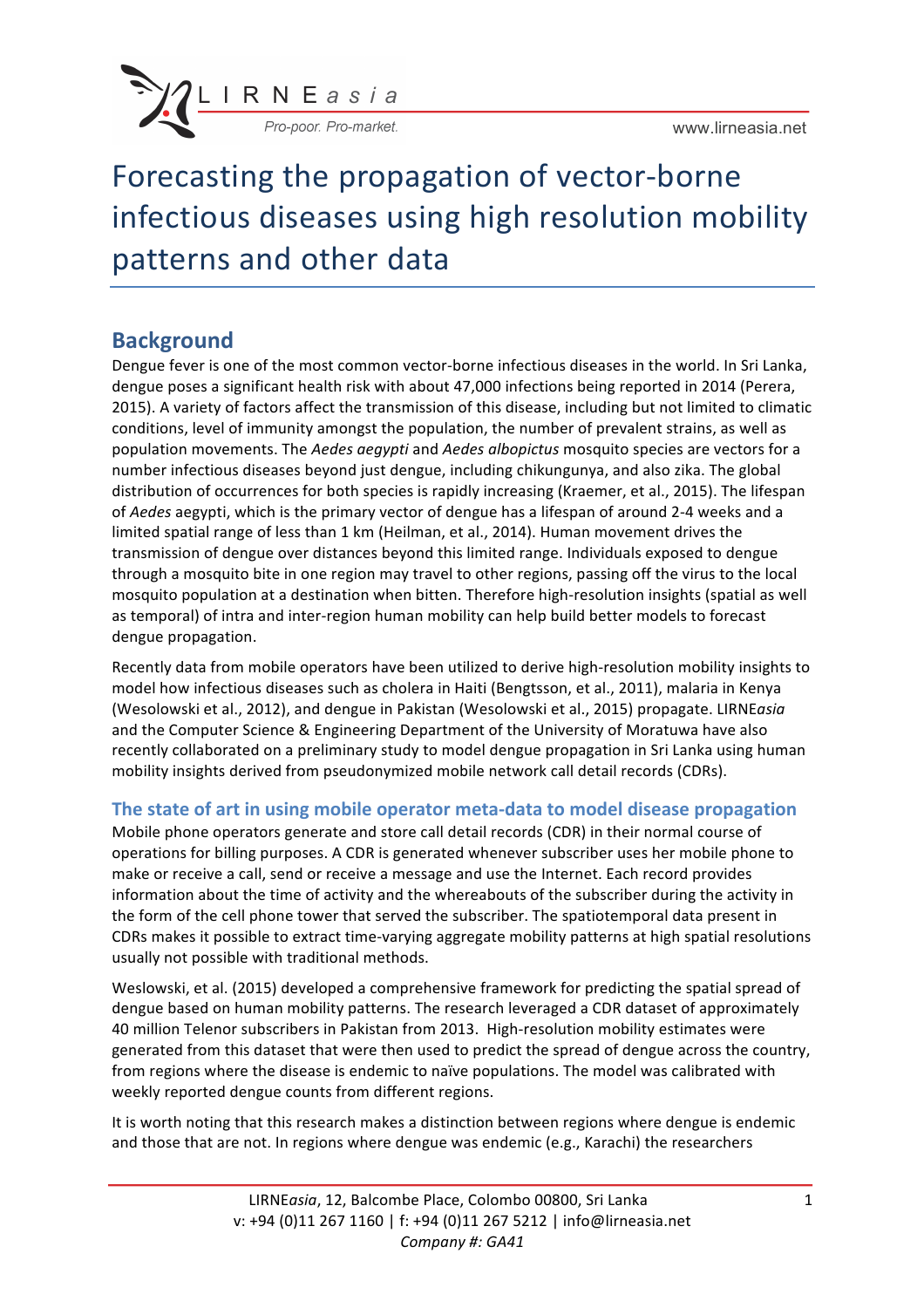

www.lirneasia.net

employed a simpler ento-epidemiological model that ignores the effect of mobility. The patterns of human mobility between endemic regions (like Karachi) and naïve regions (like Lahore) formed the basis of the model, and was used to predict the introduction of dengue to naïve regions and the subsequent spread of the disease. Climatic suitability of a region for sustaining a dengue mosquito population during the year combined with predictions of the time of earliest introduction of dengue to naïve regions were used to develop dynamic risk maps that provided location specific insights on future epidemic risk.

The findings of this research study highlight the risk of epidemics faced by non-endemic regions such as Lahore and Mingora as a result of importation of dengue through travel from the distant Karachi, which is the main reservoir of the virus in the country. The study showed that regions close to Karachi but with limited mobility between the region and Karachi faced significantly less epidemic risk, even when the regions in question had favorable climatic conditions for Aedes Aegypti.

# **Preliminary work in Sri Lanka**

Recently LIRNEasia and the Computer Science & Engineering Department of University of Moratuwa co-supervised a student research project that produced a preliminary evaluation of a model developed and calibrated based on historic data from Peru in a Sri Lankan setting (Torre, 2010). Mobility patterns for Sri Lanka were derived using a pseudonymized CDR dataset that represents 50-60% of the Sri Lankan mobile subscriber base. In addition weekly reported counts of Dengue at 322 Ministry of Health regions for 2013 were used for training the model. The preliminary models that were tested did not distinguish between endemic and non-endemic regions. This exercise has been useful in highlighting a number of aspects as well as challenges that need to be addressed in developing a fully-fledged forecasting model in a Sri Lankan context.

The significance of the role human mobility plays in a widespread dengue epidemic depends on the extent which dengue is endemic in the region of analysis. If dengue is endemic throughout Sri Lanka, the local vector population rather than human mobility would drive dengue incidence. However mobility would currently play a significant role in the spread of other mosquito borne infectious diseases like chikungunya and zika in Sri Lanka. While zika has yet to be detected in Sri Lanka, building a prorogation model for the disease would be greatly beneficial for planning purposes, given its current global rise.

#### **Next Steps**

Many of the challenges in developing a robust forecasting model for vector borne infectious diseases in Sri Lanka concern the availability of data. Access to accurate digitized geographical boundaries for Ministry of Health regions or any other frame of reference used to aggregate dengue incidence will be critical in producing accurate results. Weather data for Sri Lanka available through the Department of Meteorology are spatially coarse grained and sparse which could potentially affect the resolution and accuracy of the model. Local epidemiologists need to be consulted on population and disease dynamics of the local mosquito populations as well as the prevalence of different strains of the diseases to calibrate the model. As such the way forward would require the collaboration between public health officials and experts, data and network science specialists, as well as meteorologists.